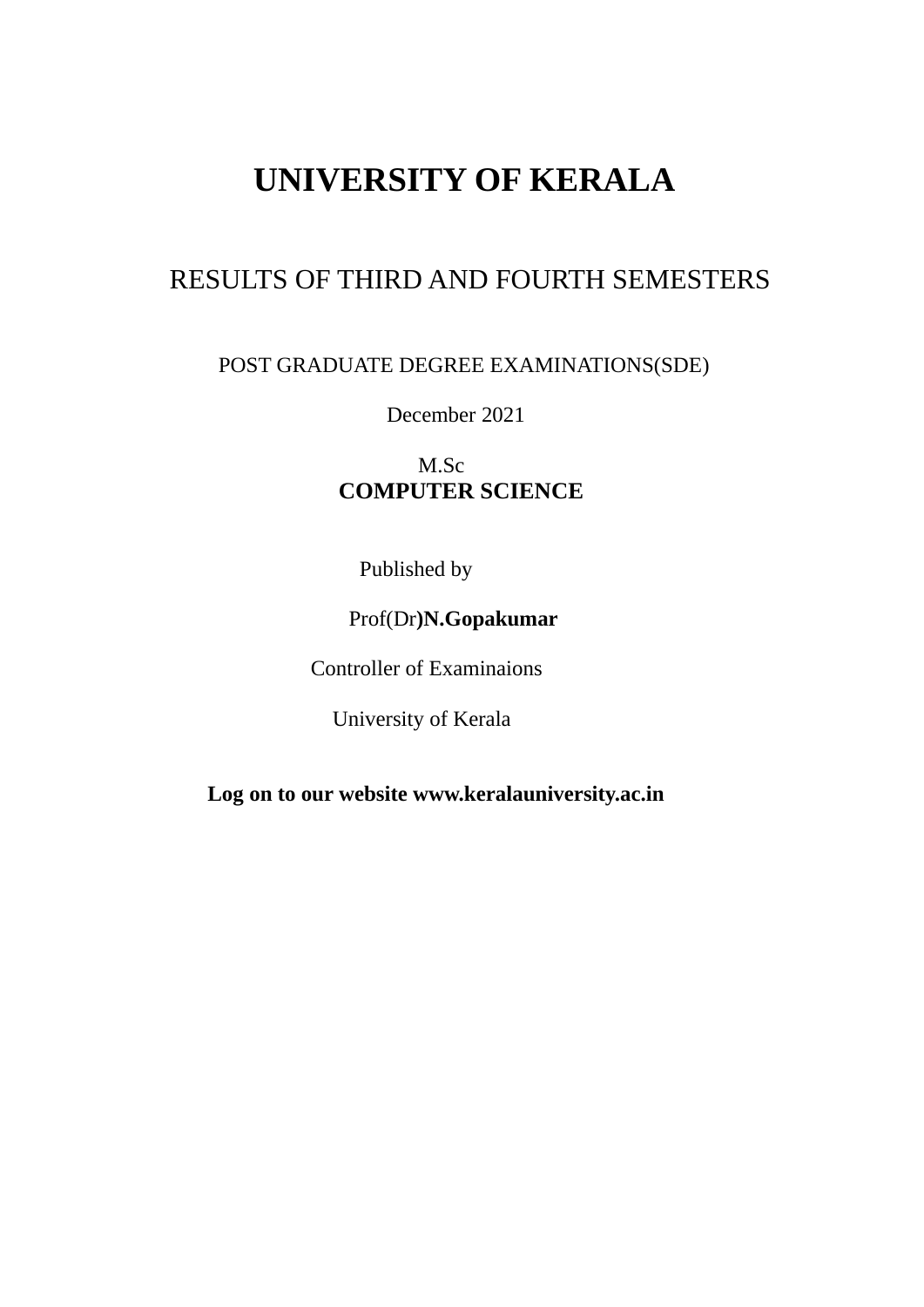## **UNIVERSITY OF KERALA**

No. EGIX/M.Sc/2022 Thiruvananthapuram

Dated :18/06/2022

### **SYNDICATE – IN - CIRCULATION**

The provisional list of Register Numbers of successful candidates at the Third & Fourth Semester M.Sc Computer Science (SDE-2019 Admission & 2017,2018 Admissions Supplementary) Degree Examinations, December 2021 as declared by the Board of Examiners as given below:

| Name of<br><b>Examination</b>                                                               | No.<br><b>Registered</b> | No.<br><b>Appeare</b><br>d |         | No. Passed |                  | <b>Total</b><br><b>Pass</b> | $%$ of<br><b>Pass</b> |
|---------------------------------------------------------------------------------------------|--------------------------|----------------------------|---------|------------|------------------|-----------------------------|-----------------------|
| Third Semester M.Sc<br><b>Computer Science</b><br>(SDE) Degree Examination<br>December 2021 | 97                       | 81                         |         | 37         |                  | 37                          | 45.68%                |
| <b>Fourth Semester M.Sc</b><br><b>Computer Science</b>                                      | 94                       | 80                         | I Class | II Class   | Semester<br>Pass |                             | 35.00                 |
| (SDE) Degree Examination<br>December 2021                                                   |                          |                            | 8       |            | 28               | 28                          |                       |

It is proposed to publish the results on 18/06/2022.

 Sd/- **CONTROLLER OF EXAMINATIONS** 

To

 All Syndicate Members Copy to:

- 1. The Director, SDE
- 2. P.S. to VC/P.V.C.
- 3. P.A. to Registrar/CE
- 4. JR (Exams.) /DR (Exams.)
- 5. PRO/RO/Enquiry
- 6. Stock File/File Copy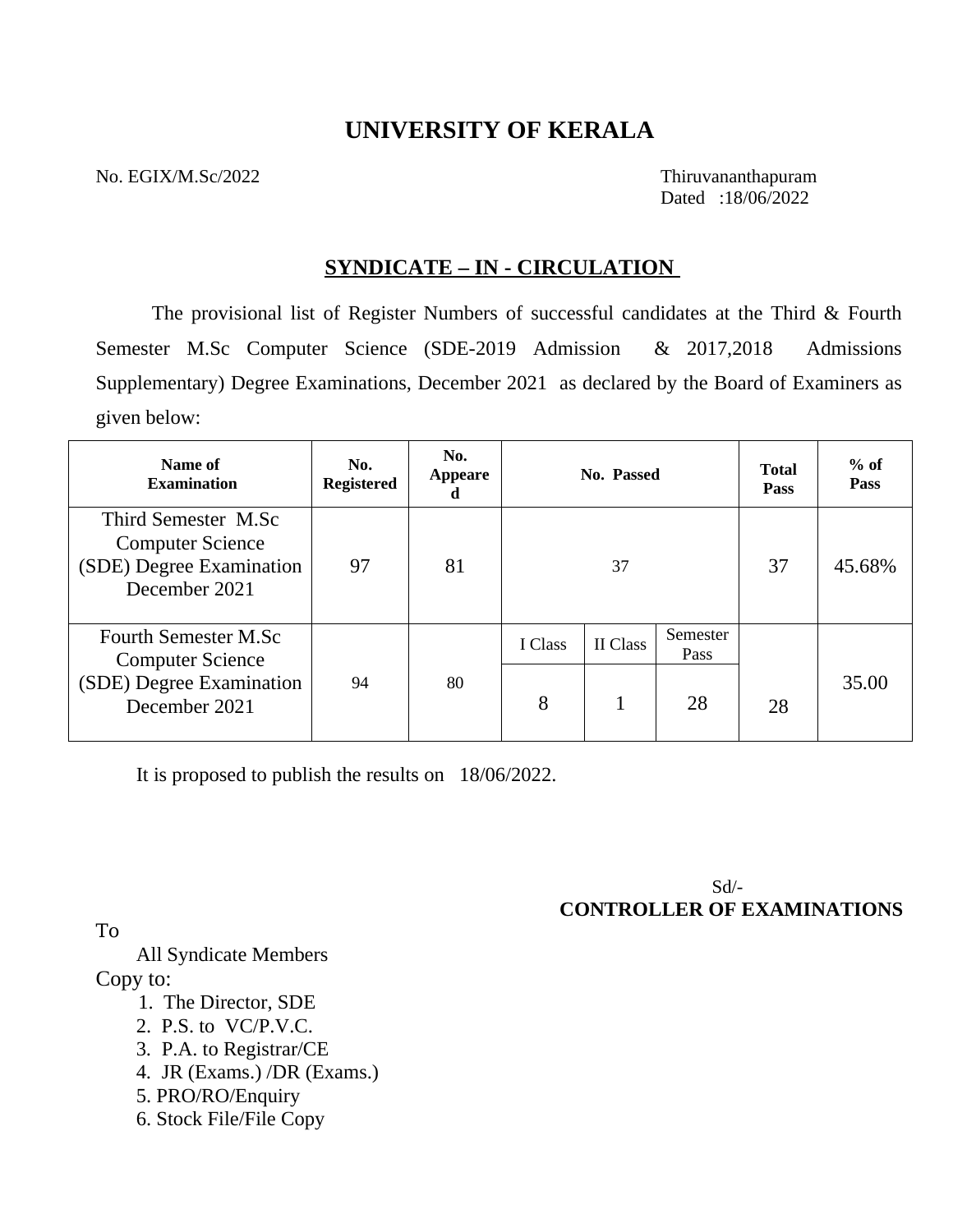Not to be published before 18/06/2022

**No.EG IX/M.Sc/2022**

## **UNIVERSITY OF KERALA**

## **NOTIFICATION**

The following is the provisional list of successful candidates at the Third and Fourth semester M.Sc Computer Science (SDE- 2019 Admission & 2017,2018 Admissions Supplementary) Degree Examinations, December 2021.The last date for receipt of application via online for scrutiny and revaluation will be 30/06/2022.The candidates can make use of draft marklists available in the University website for submitting applications for scrutiny and revaluation.

Sd/-

## **CONTROLLER OF EXAMINATIONS**

University Buildings, Thiruvananthapuram Dated:18/06*/*2022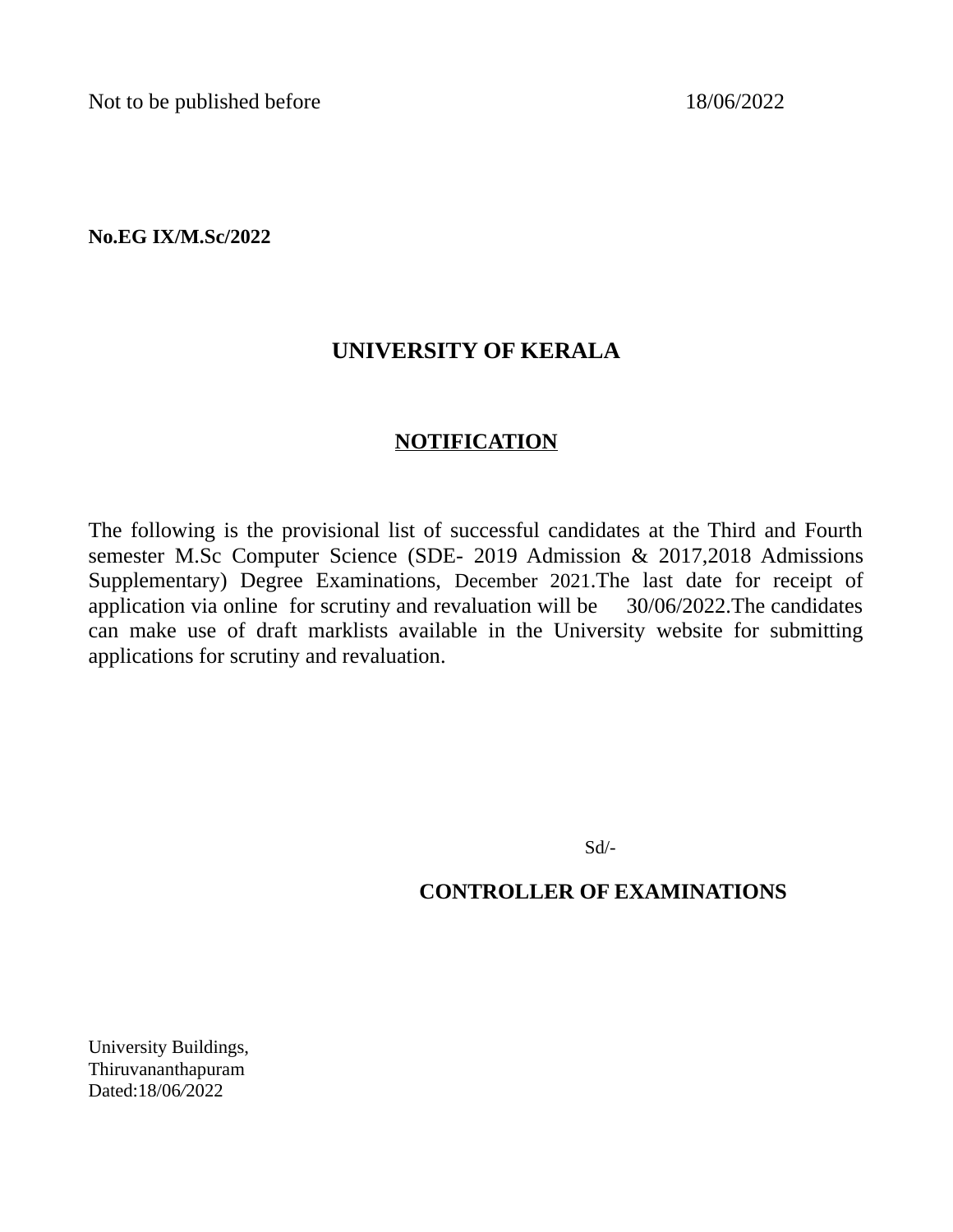#### **College Code:00**

### **SDE Kariyavattom**

#### **M.Sc.-Computer Science (811)**

| <b>ALL PASS</b>                                |                 |               |               |                 |
|------------------------------------------------|-----------------|---------------|---------------|-----------------|
| 811171063                                      | 1070            | 1081          | 1121          |                 |
| 811191004                                      | 1015            | 1019          | 1045          | 1067            |
| 1068                                           | 1070            | 1073          | 1081          | 1090            |
| <b>PASSED IN PARTS</b><br>811171087(1,2,3,6,7) |                 |               |               |                 |
| 811191002(2,3,4,6,7)                           | 1005(7)         | 1009(3,4,6,7) | 1010(6)       | 1016(1,4,6,7)   |
| 1018(2,3,6,7)                                  | 1036(1,3,4,6,7) | 1041(1,3,4)   | 1047(3,4,6,7) | 1074(1,4,5,6,7) |
|                                                |                 |               |               |                 |

**College Code:02**

## **Govt. Sanskrit College, Thiruvananathapuram**

| <b>M.Sc.-Computer Science (811)</b>          |           |           |                   |           |  |
|----------------------------------------------|-----------|-----------|-------------------|-----------|--|
| ALL PASS<br>811191021                        | 1071      |           |                   |           |  |
| PASSED IN PARTS<br>811191006(6)<br>1096(6,7) | 1038(3,6) | 1060(1,6) | 1064(1,2,3,4,6,7) | 1076(6,7) |  |

**College Code:03**

### **Govt. Arts College, Thiruvananthapuram**

#### **M.Sc.-Computer Science (811)**

ALL PASS

No Eligible Students

#### PASSED IN PARTS

No Eligible Students

#### **College Code:06**

### **M. G. College, Thiruvananthapuram**

| <b>M.Sc.-Computer Science (811)</b> |                    |         |         |           |
|-------------------------------------|--------------------|---------|---------|-----------|
| ALL PASS<br>811181004               | 1015               | 1024    | 1028    | 1029      |
| 1032                                | 1043               | 1067    | 1094    | 1101      |
| 811191066                           |                    |         |         |           |
| PASSED IN PARTS<br>811181002(6,7)   |                    | 1018(4) | 1023(4) |           |
| 1054(1)                             | 1013(7)<br>1059(4) |         |         | 1049(4,5) |
| 811191023(1,2,3,4,5,6)              | 1052(4,6,7)        | 1093(6) |         |           |
|                                     |                    |         |         |           |

**College Code:14**

## **National College, Ambalathara**

#### **M.Sc.-Computer Science (811)** ALL PASS 811181001

811191013 1046

PASSED IN PARTS 811191003(1,3,4,6,7)

**College Code:15**

#### **N.S.S . Neeramankara,Thiruvananthapuram**

**M.Sc.-Computer Science (811)**

ALL PASS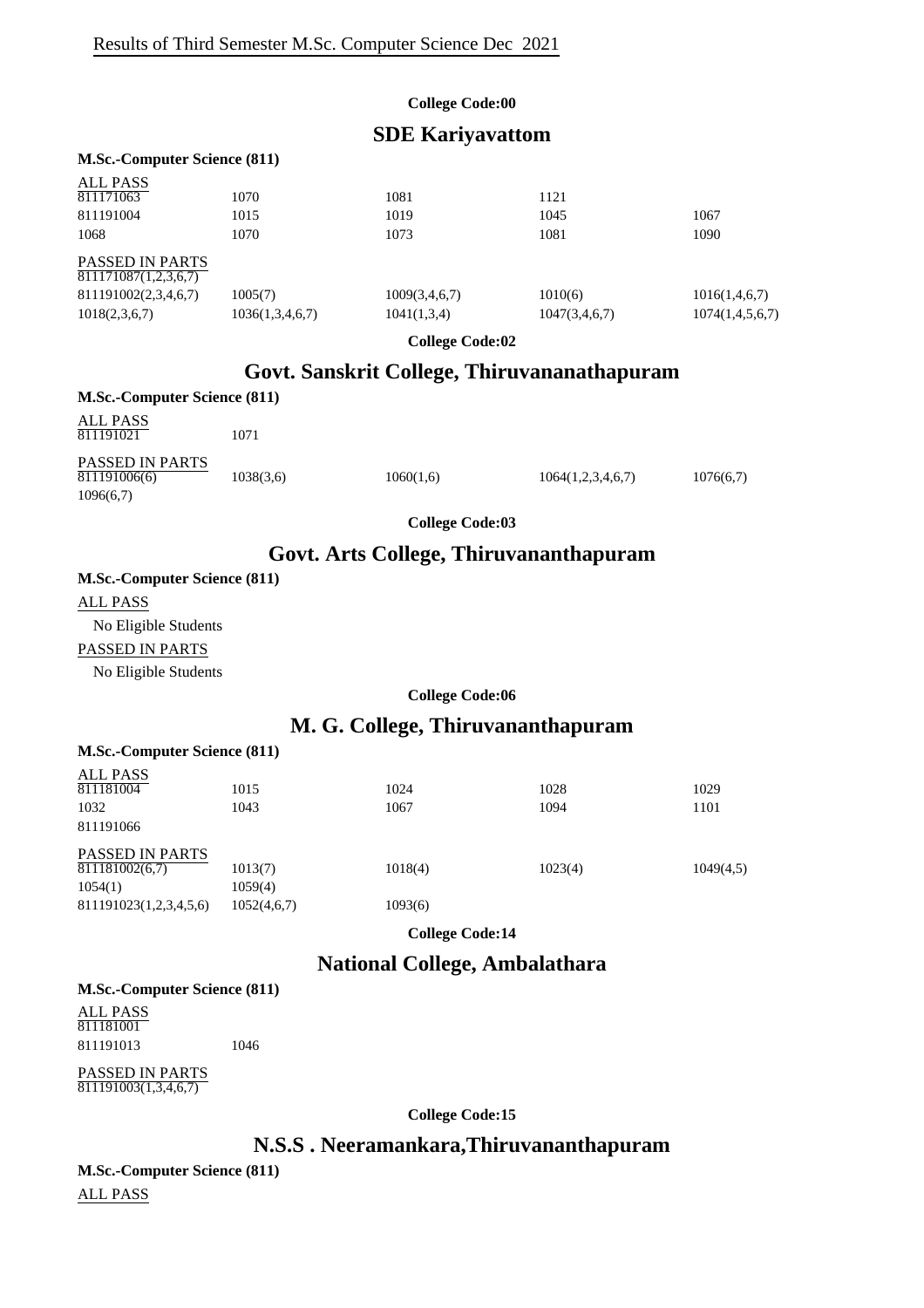811191051

PASSED IN PARTS 811181063(4) 811191053(1,3,4,6,7)

**College Code:17**

#### **V. T. M. N. S. S. College, Dhanuvachapuram**

#### **M.Sc.-Computer Science (811)**

ALL PASS No Eligible Students PASSED IN PARTS No Eligible Students

**College Code:19**

#### **Christian College, Kattakkada**

**M.Sc.-Computer Science (811)**

ALL PASS

No Eligible Students

PASSED IN PARTS  $811191017(2,3,6,7)$  1082(1,4,6,7)

**College Code:27**

### **S.N. College, Chathanoor**

**M.Sc.-Computer Science (811)** ALL PASS 811191011

PASSED IN PARTS  $811191084(1,4,6,7)$ 

**College Code:32**

### **T. K. M. College of Arts & Science, Kollam**

#### **M.Sc.-Computer Science (811)**

ALL PASS 811171055

PASSED IN PARTS 811171052(1,2,3,4,5,6)

**College Code:34**

### **D.B. College, Sasthamcottah**

**M.Sc.-Computer Science (811)** ALL PASS 811191055

PASSED IN PARTS

No Eligible Students

**College Code:42**

### **S. G. College, Kottarakkara**

**M.Sc.-Computer Science (811)** ALL PASS No Eligible Students

PASSED IN PARTS  $\overline{811191027(6)}$  1043(7) 1044(6,7)

**College Code:46**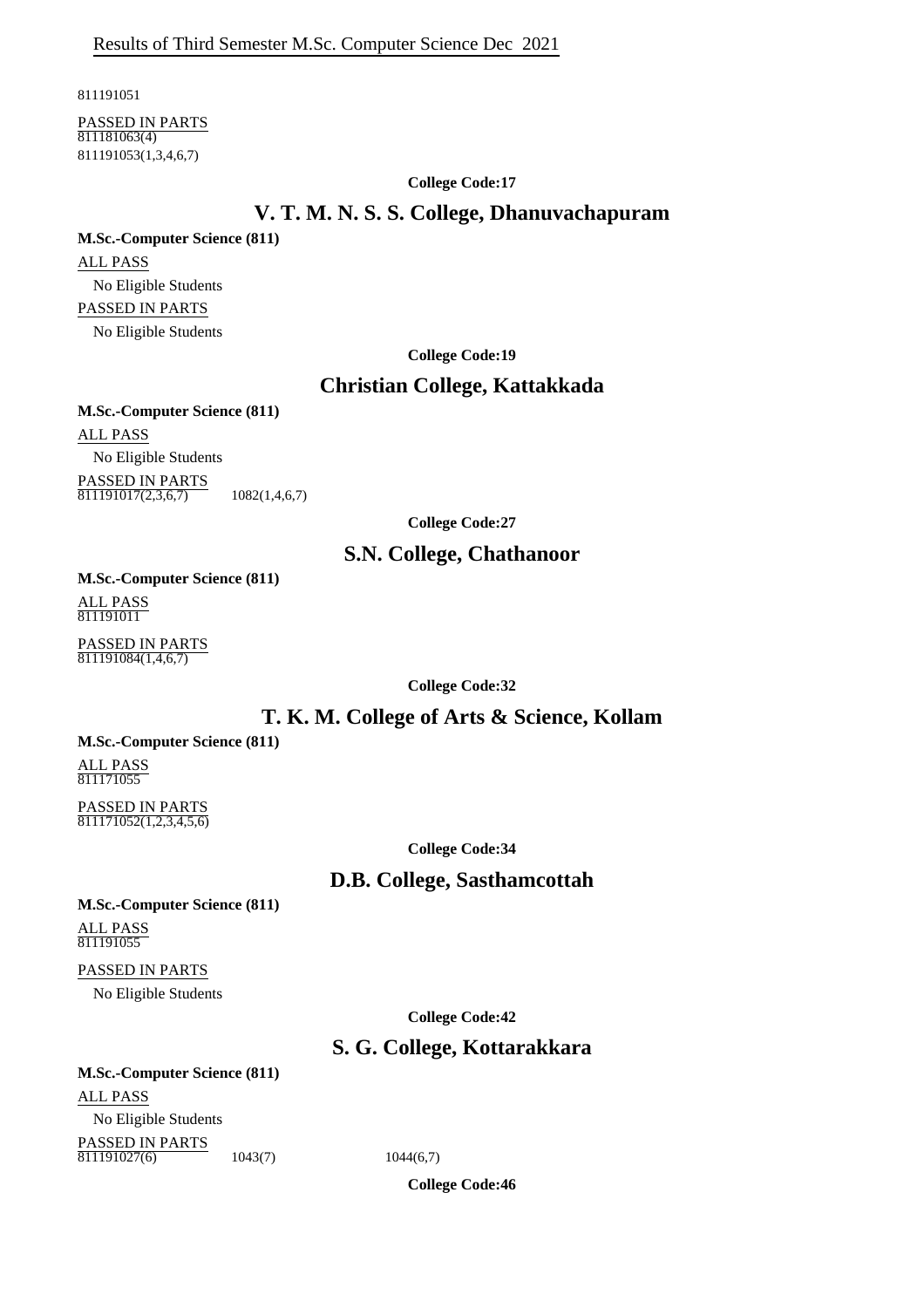## **S. D. College, Alappuzha**

#### **M.Sc.-Computer Science (811)**

ALL PASS 811181041 811191078 1098

PASSED IN PARTS  $811181050(4,5)$  1076(4)

University Buildings<br>Trivandrum Dated : 18-06-2022

Sd/- University Buildings CONTROLLER OF EXAMINATIONS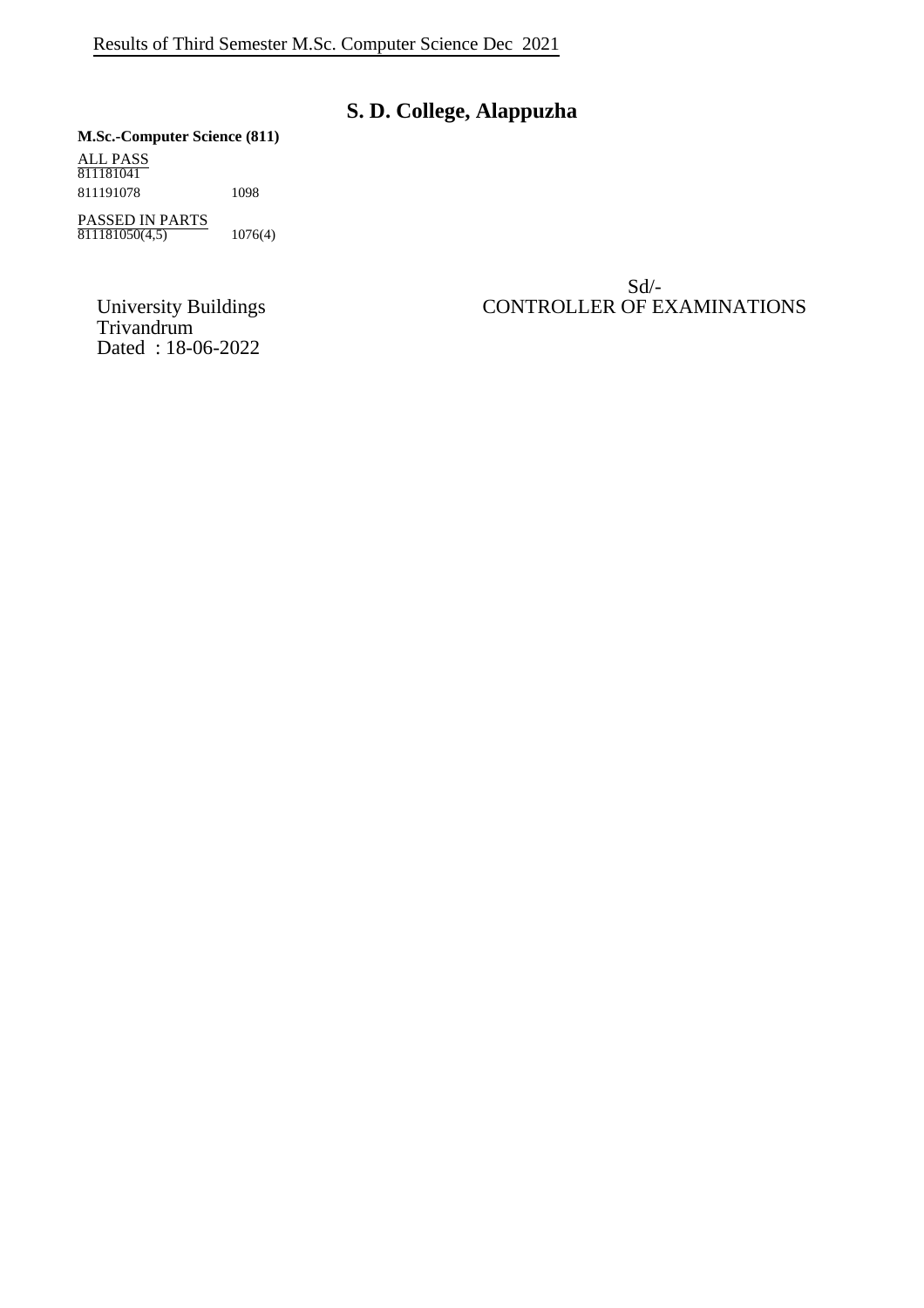#### **College Code:00**

## **SDE Kariyavattom**

| <b>M.Sc.-Computer Science (811)</b>                                                       |                        |                        |                            |                            |
|-------------------------------------------------------------------------------------------|------------------------|------------------------|----------------------------|----------------------------|
| <b>FIRST CLASS</b><br>811171063<br>811191045                                              | 1127                   | 1131                   |                            |                            |
| <b>SECOND CLASS</b><br>No Eligible Students<br><b>THIRD CLASS</b><br>No Eligible Students |                        |                        |                            |                            |
| <b>SEMESTER PASS</b><br>811171063<br>811191004<br>1068                                    | 1121<br>1015<br>1070   | 1127<br>1019<br>1073   | 1131<br>1045<br>1074       | 1067<br>1090               |
| <b>PASSED IN PARTS</b><br>811171087(3,4)<br>811191002(1,3,4)<br>1018(3,4)                 | 1005(3)<br>1036(1,3,4) | 1009(1,3,4)<br>1041(3) | 1010(1,3,4)<br>1047(1,3,4) | 1016(1,3,4)<br>1081(1,3,4) |

**College Code:02**

## **Govt. Sanskrit College, Thiruvananathapuram**

| <b>M.Sc.-Computer Science (811)</b> |                      |           |           |
|-------------------------------------|----------------------|-----------|-----------|
|                                     |                      |           |           |
|                                     |                      |           |           |
|                                     |                      |           |           |
|                                     |                      |           |           |
|                                     |                      |           |           |
|                                     |                      |           |           |
|                                     |                      |           |           |
|                                     |                      |           |           |
| 1021(1,3,4)<br>1076(1,3,4)          | 1038(3,4)<br>1096(4) | 1060(3,4) | 1064(3,4) |
|                                     |                      |           |           |

**College Code:06**

## **M. G. College, Thiruvananthapuram**

| <b>M.Sc.-Computer Science (811)</b>      |           |                                           |  |
|------------------------------------------|-----------|-------------------------------------------|--|
| <b>FIRST CLASS</b><br>811191066          |           |                                           |  |
| <b>SECOND CLASS</b>                      |           |                                           |  |
| No Eligible Students                     |           |                                           |  |
| <b>THIRD CLASS</b>                       |           |                                           |  |
| No Eligible Students                     |           |                                           |  |
| <b>SEMESTER PASS</b><br>811181004        | 1024      | 1029                                      |  |
| 811191066                                |           |                                           |  |
| <b>PASSED IN PARTS</b><br>811181002(3,4) | 1101(1)   |                                           |  |
| 811191023(1,3)                           | 1052(1,4) | 1093(4)                                   |  |
|                                          |           | $C \cdot U \cdot \cdot C \cdot J \cdot 1$ |  |

**College Code:14**

## **National College, Ambalathara**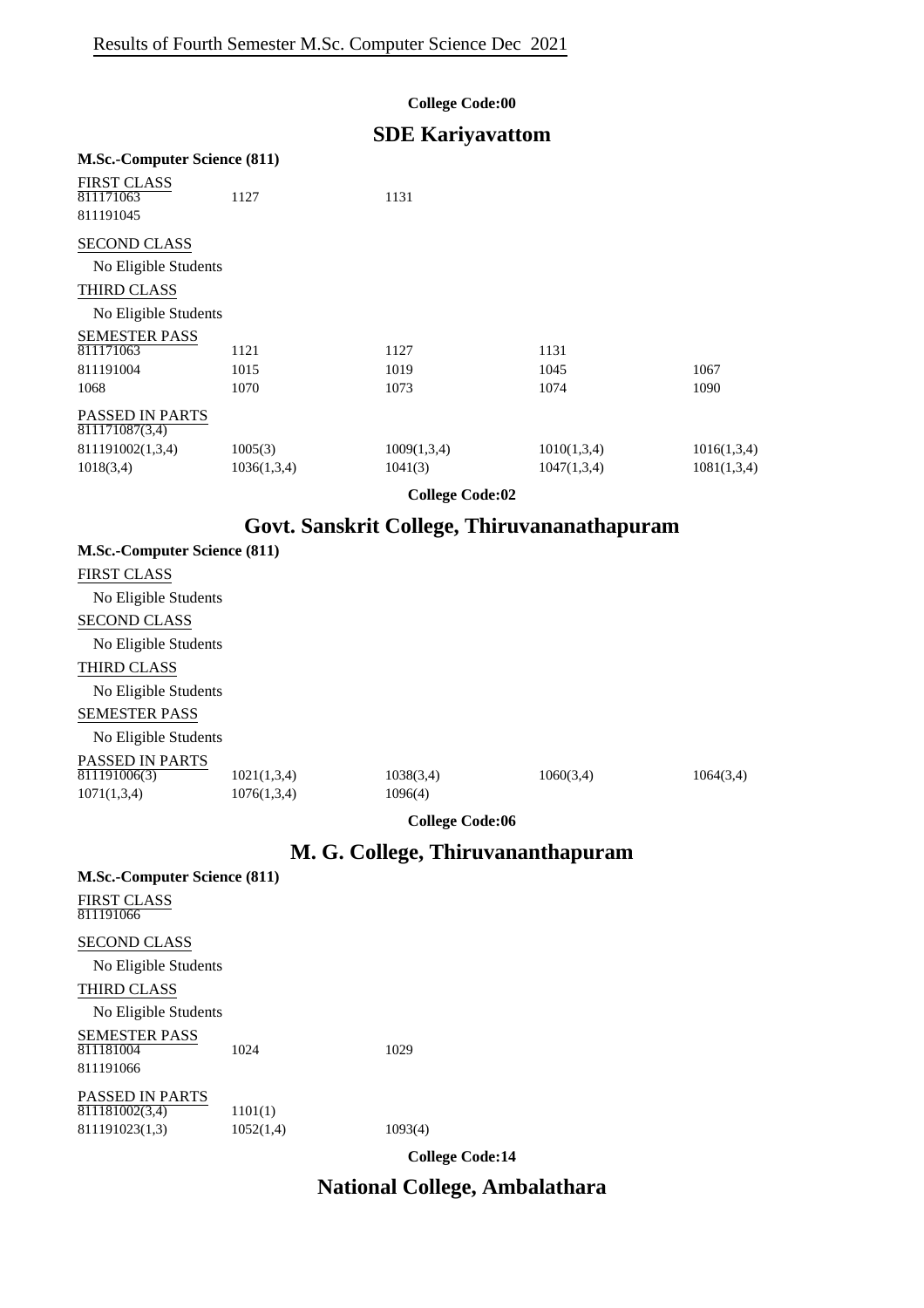**M.Sc.-Computer Science (811)** FIRST CLASS  $\frac{11191013}{811191013}$ 

SECOND CLASS

No Eligible Students

THIRD CLASS

No Eligible Students

SEMESTER PASS  $\frac{1}{811191013}$  1046

PASSED IN PARTS  $811191003(1,3,4)$ 

#### **College Code:15**

#### **N.S.S . Neeramankara,Thiruvananthapuram**

**M.Sc.-Computer Science (811)** FIRST CLASS 811191051

SECOND CLASS

No Eligible Students

THIRD CLASS

No Eligible Students SEMESTER PASS

811191051

PASSED IN PARTS  $811191053(1,3,4)$ 

**College Code:17**

#### **V. T. M. N. S. S. College, Dhanuvachapuram**

**M.Sc.-Computer Science (811)** FIRST CLASS No Eligible Students SECOND CLASS No Eligible Students THIRD CLASS No Eligible Students SEMESTER PASS No Eligible Students PASSED IN PARTS No Eligible Students

**College Code:19**

#### **Christian College, Kattakkada**

**M.Sc.-Computer Science (811)** FIRST CLASS No Eligible Students SECOND CLASS No Eligible Students THIRD CLASS No Eligible Students SEMESTER PASS No Eligible Students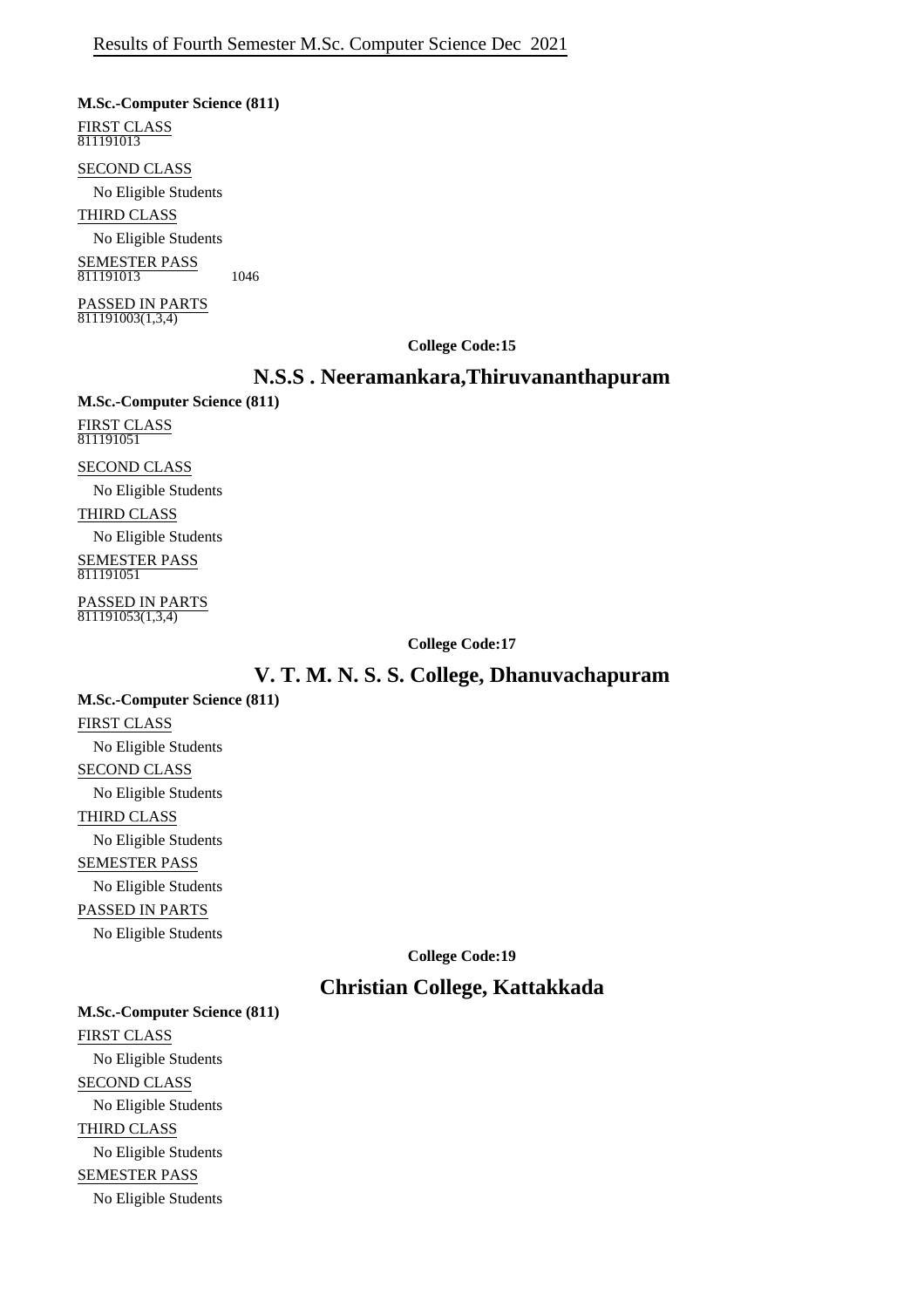PASSED IN PARTS  $\overline{811191017(1,3,4)}$  1082(1,3,4)

**College Code:27**

#### **S.N. College, Chathanoor**

**M.Sc.-Computer Science (811)** FIRST CLASS No Eligible Students SECOND CLASS No Eligible Students THIRD CLASS No Eligible Students SEMESTER PASS No Eligible Students PASSED IN PARTS  $\frac{11188888}{811191011(1,3,4)}$  1084(1,3,4)

**College Code:32**

#### **T. K. M. College of Arts & Science, Kollam**

**M.Sc.-Computer Science (811)** FIRST CLASS No Eligible Students SECOND CLASS No Eligible Students THIRD CLASS No Eligible Students SEMESTER PASS 811171052 1055

PASSED IN PARTS

No Eligible Students

**College Code:34**

### **D.B. College, Sasthamcottah**

**M.Sc.-Computer Science (811)** FIRST CLASS No Eligible Students SECOND CLASS No Eligible Students THIRD CLASS No Eligible Students SEMESTER PASS No Eligible Students PASSED IN PARTS  $\overline{811191001(3,4)}$  1055(1,3,4)

**College Code:42**

### **S. G. College, Kottarakkara**

**M.Sc.-Computer Science (811)** FIRST CLASS No Eligible Students SECOND CLASS